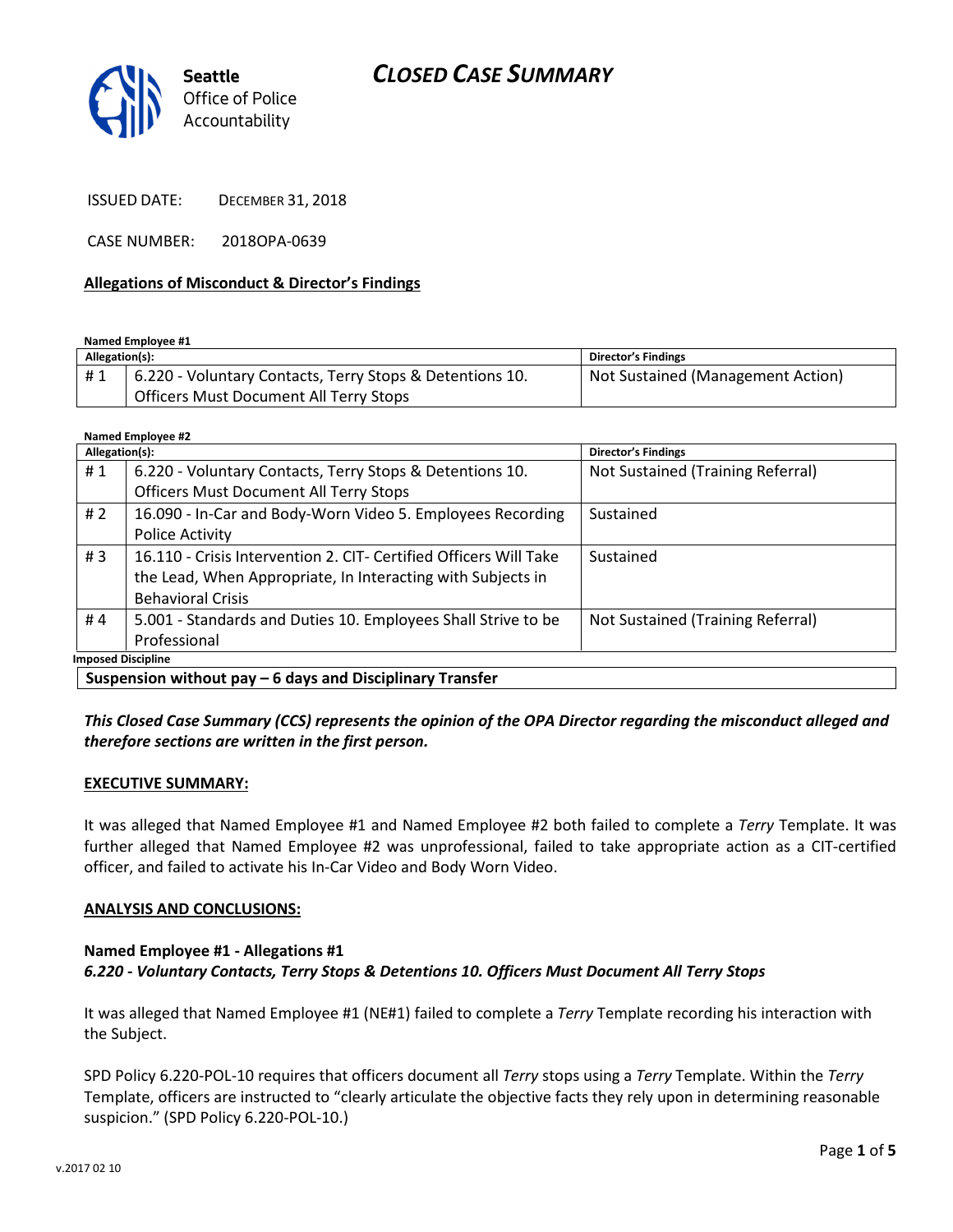

OPA CASE NUMBER: 2018OPA-0639

NE#1 acknowledged that he did not generate a Terry Template, but stated that, pursuant to his reading of the policy, he did not believe that one was required in this case. He pointed to the following language contained in SPD Policy 6.220-POL-2(a): "A Terry Stop is a detention short of an arrest. All other detentions must be made pursuant to the policies for arrests without a warrant (6.010-Arrests), warrant arrests, (6.280-Warrant Arrests), traffic stops (16.230- Issuing Tickets and Traffic Contact Reports), or seizure of a person for a psychological evaluation (16.110-Crisis Intervention)." As NE#1 believed that he was conducting a crisis intervention, not a Terry stop, he did not think that a Terry Template was required. He did generate a General Offense Report and a Crisis Template. He later completed a Terry Template after the he received the five-day notice relating to this OPA complaint.

I agree with NE#1 that an officer could plausibly interpret the language of SPD Policy 6.220-POL-2(a) as not requiring a Terry Template to be generated in this type of scenario. While I believe that policy did, in fact, require a Terry Template in this case, I do not believe that a Sustained finding is warranted against NE#1 because of the ambiguity within the policy. I, instead, recommend a Management Action Recommendation to resolve this ambiguity and to make the policy clear that a Terry Template is required even when a person is detained to investigate whether they are possibly in crisis.

### Recommended Finding: Not Sustained (Management Action)

Seattle

Office of Police Accountability

## Named Employee #2 - Allegations #1 6.220 - Voluntary Contacts, Terry Stops & Detentions 10. Officers Must Document All Terry Stops

Named Employee #2 (NE#2), like NE#1, also did not create a Terry Template as a result of this incident. This was the case even though NE#2 asserted his belief that the detention of the Subject constituted a Terry stop. In explaining why he did not generate a Terry Template, NE#2 stated that NE#1 said that he would do it and NE#2 relied on NE#1's representation.

This purported conversation with NE#1 was not captured on either In-Car Video (ICV) or Body Worn Video (BWV). Moreover, as indicated by the paperwork that NE#1 actually completed – namely, a General Offense Report and a Crisis Template, it does not look like he ever intended to generate a Terry Template. Moreover, even had NE#1 said that he would do so, that did not excuse NE#2, who was equally involved in the call, from verifying that this did, in fact, occur.

That being said, given that this failure on the part of NE#2 may have been the result of a good faith miscommunication with NE#1, I recommend that he receive a Training Referral rather than a Sustained finding.

• Training Referral: NE#2 should receive retraining as to SPD Policy 6.220-POL-10 and the requirement of a Terry Template. He should be counseled regarding his failure to ensure that a Terry Template was completed in this case and should be reminded to more closely comply with this policy moving forward. This retraining and associated counseling should be documented and this documentation should be maintained in an appropriate database.

#### Recommended Finding: Not Sustained (Training Referral)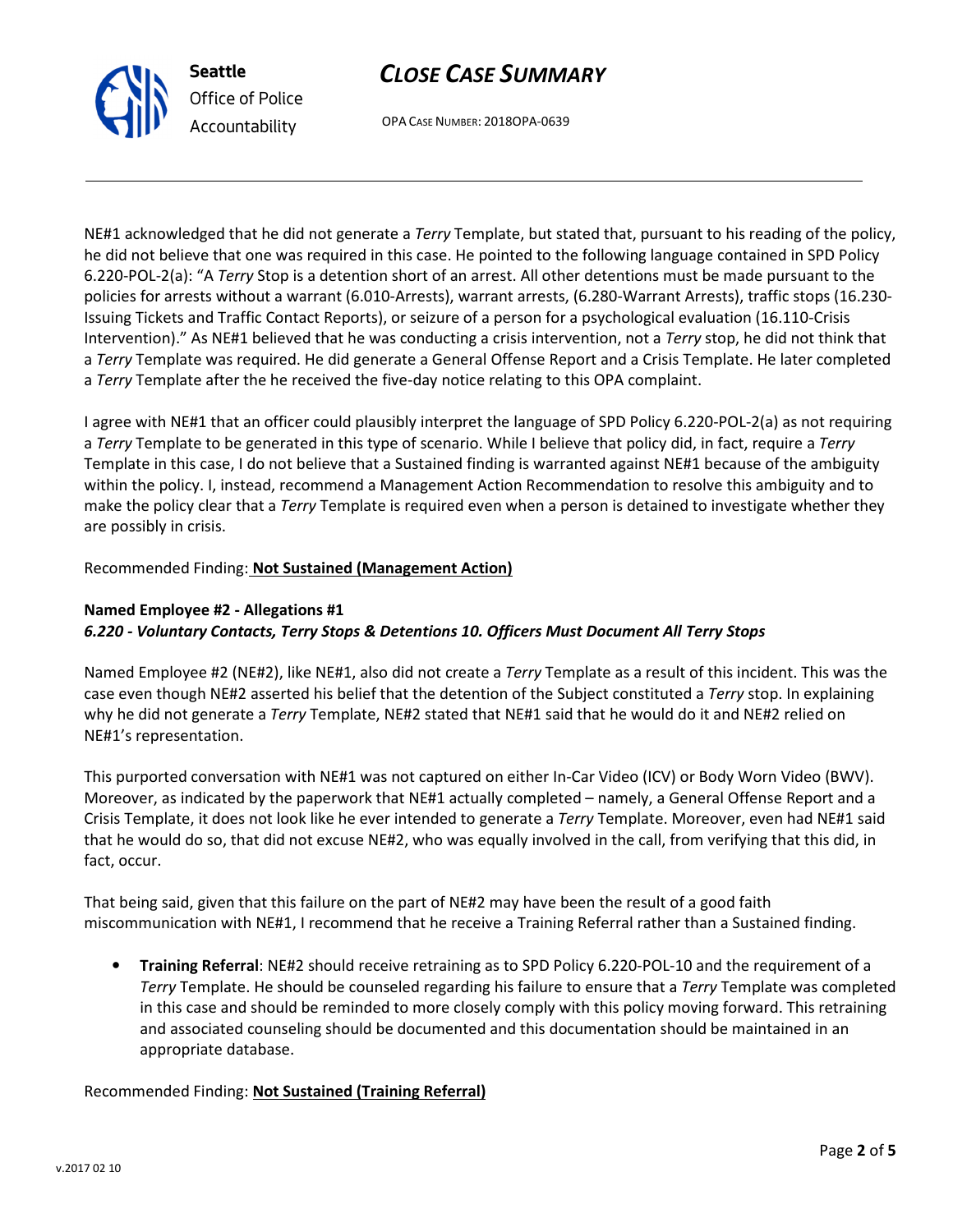

# CLOSE CASE SUMMARY

OPA CASE NUMBER: 2018OPA-0639

## Named Employee #2 - Allegation #2 16.090 - In-Car and Body-Worn Video 5. Employees Recording Police Activity

SPD Policy 16.090-POL-1(5) concerns when Department employees are required to record police activity. SPD Policy 16.090-POL-5(1)(b) sets forth the categories of activity that must be recorded, which include: responses to dispatched calls starting before the employee arrives on the scene; traffic and Terry stops; on-view infractions and criminal activity; arrests and seizures; and questioning victims, suspects, or witnesses.

OPA's investigation indicated that NE#2 failed to record either ICV or BWV during this incident. NE#2 acknowledged that he did not record video and that, based on the circumstances of this case, he was required to do so.

Where officers fail to record, OPA has recently been referring these matters back to the chain of command and/or issuing a Training Referral where the officer self-reports and complies with the requirements of SPD Policy 16.090- POL-1(7). This policy requires that Department employees document the existence of video or the reason for the lack of video. Officers are instructed to note the failure to record in an update to the CAD Call Report, as well as to provide an explanation for the lack of a recording in an appropriate report. (SPD Policy 16.090-POL-1(7).)

However, where, as here, an officer fails to record and fails to comply with the self-reporting requirements, a Sustained finding is warranted. As such, I recommend that this allegation be Sustained as against NE#2.

## Recommended Finding: **Sustained**

#### Named Employee #2 - Allegation #3

## 16.110 - Crisis Intervention 2. CIT- Certified Officers Will Take the Lead, When Appropriate, In Interacting with Subjects in Behavioral Crisis

At the time of the incident, NE#2 was a CIT-certified officer. He responded to an incident at the ferry terminal concerning a woman – later identified as the Subject – who was possibly impaired. NE#2 and NE#1, who was also present, evaluated the Subject and determined that she was not actually impaired by any drugs or alcohol. NE#2 stated over radio that the Subject was "219 and a half." 220 is the code for a crisis event. Moreover, both NE#1 and NE#2's supervisor stated that NE#2 ran the Subject's information and determined that she had two previous incidents where she was identified as being in crisis. OPA notes that this could not be conclusively verified during its investigation; however, it appears from the statements of the other officers that NE#2 knew, from some source, of the Subject's prior crisis history. NE#2 did not, however, call for a mobile crisis team or offer the Subject any resources. Instead, he released the Subject from the scene and instructed her to leave the vicinity of the ferry. The Subject was later involved in up to four other incidents. Two of the incidents were cleared by NE#2 as "220" and were associated, by him, with the earlier incident. Two other incidents were believed to involve the Subject; however, she and her vehicle were not actually seen.

SPD Policy 16.110-POL-2 states that "CIT-certified officers will take the lead, when appropriate, in interacting with subjects in behavioral crisis." The policy further generally refers to a number of actions that a CIT-certified officer is expected to take when dealing with an individual who is potentially in crisis.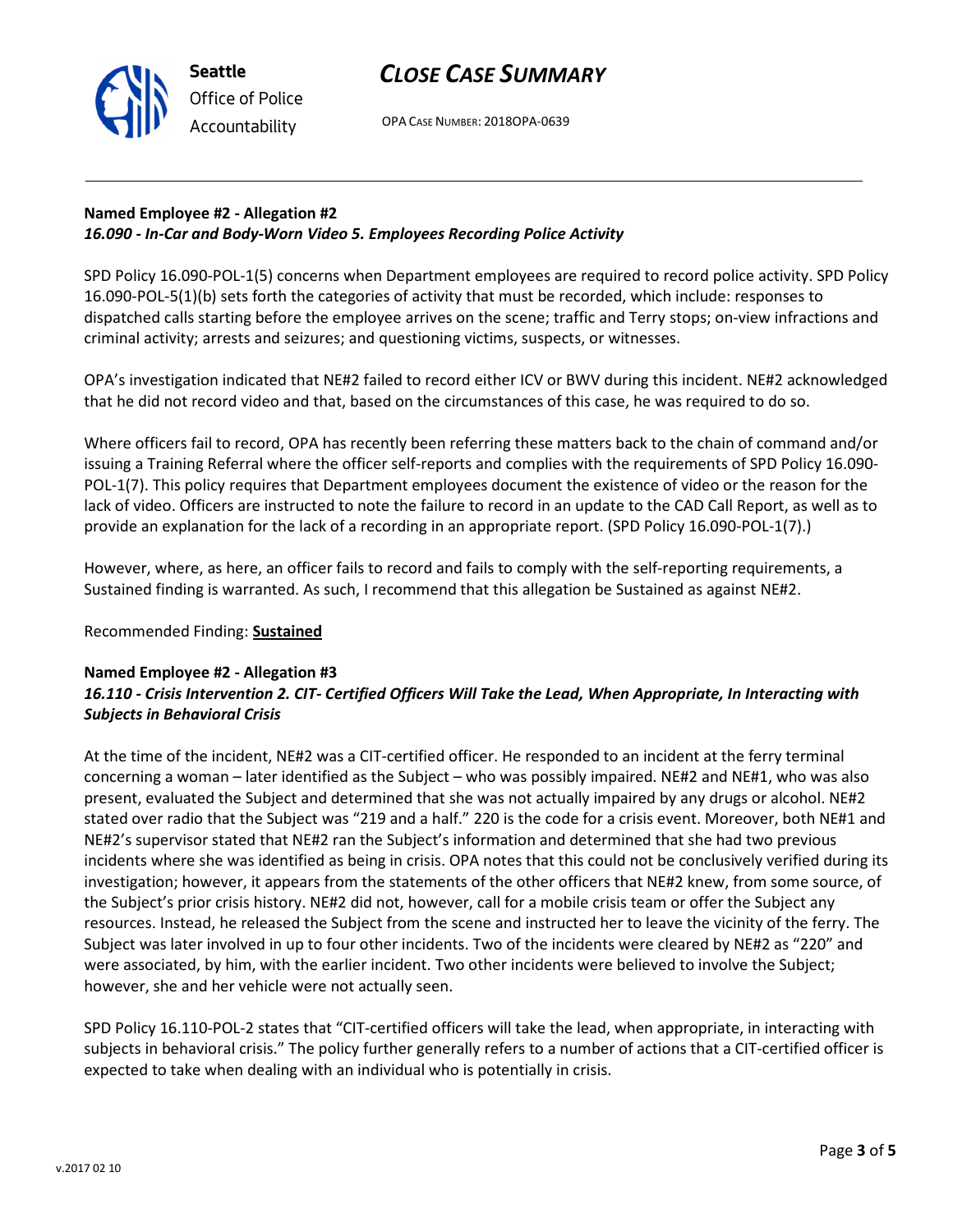

Seattle Office of Police Accountability

# CLOSE CASE SUMMARY

OPA CASE NUMBER: 2018OPA-0639

As indicated above, NE#2 took virtually none of these actions. Instead, he simply permitted the Subject to leave the scene and, shortly thereafter, she engaged in a course of conduct that was dangerous both to her and to other community members.

At his OPA interview, NE#2 stated that he "didn't see [the Subject] in crisis whatsoever." NE#2 told OPA that, had he thought she was in crisis, he would have stepped in because he was "pretty good at crisis calls." When asked why he referred to the Subject as "219 and a half" if this was not a crisis call, he stated that "there's a difference between mental health and crisis" and that it meant that it was "close to a mental call, but not really a mental call." NE#2 asserted that the Subject may have been "a little mental," but that she was not in crisis. NE#2 confirmed that he did not offer the Subject any resources because he did not think she needed any. He also did not remember ever asking the Subject whether she needed any medical or mental health treatment. He further confirmed that he released her from the ferry terminal because he did not perceive her as being a threat to herself or anyone else. When asked whether he complied with this policy, NE#2 asserted that he did because he "didn't know it was a crisis call."

NE#2's contention that this was not a crisis scenario is undercut by five main facts. First, NE#1, who was dealing with the same facts, thought it was clearly a crisis situations and, indeed, completed a crisis template. Second, at the time of the incident, NE#2 characterized the Subject as a "219 and a half." Third, NE#1 informed OPA that NE#2 told him that he believed the Subject was in crisis. Fourth, both NE#1 and NE#2's supervisor indicated that NE#2 was aware that the Subject had at least two prior crisis incidents. Fifth, NE#2 indicated that the Subject was in crisis when documenting both of the subsequent incidents involving her.

Notably, at his OPA interview, NE#2's supervisor stated that this was not the first time that he had these types of issues with NE#2. The supervisor, who was the Complainant in this case, also stated that he hoped that NE#2 would accept responsibility for his shortcomings during this incident and, if he did, the supervisor asserted that retraining was the appropriate remedy. However, as discussed above, NE#2 did not accept responsibility. Instead, he continued to assert that he did not violate policy and the Department's expectations in this case.

OPA ultimately disagrees and finds that NE#2 acted inconsistent with policy and did not carry out his role as a CITcertified officer. OPA further believes that, under the circumstances of this case, simply retraining NE#2 would be insufficient and that further intervention is needed to ensure that NE#2 performs his responsibilities sufficiently and consistent with policy. As such, I recommend that this allegation be Sustained.

## Recommended Finding: Sustained

## Named Employee #2 - Allegations #4 5.001 - Standards and Duties 10. Employees Shall Strive to be Professional

It was further alleged that NE#1 engaged in unprofessional conduct towards the Subject.

SPD Policy 5.001-POL-10 requires that SPD employees "strive to be professional at all times." The policy further instructs that "employees may not engage in behavior that undermines public trust in the Department, the officer, or other officers." (SPD Policy 5.001-POL-10.) The policy further states the following: "Any time employees represent the Department or identify themselves as police officers or Department employees, they will not use profanity directed as an insult or any language that is derogatory, contemptuous, or disrespectful toward any person." (Id.)